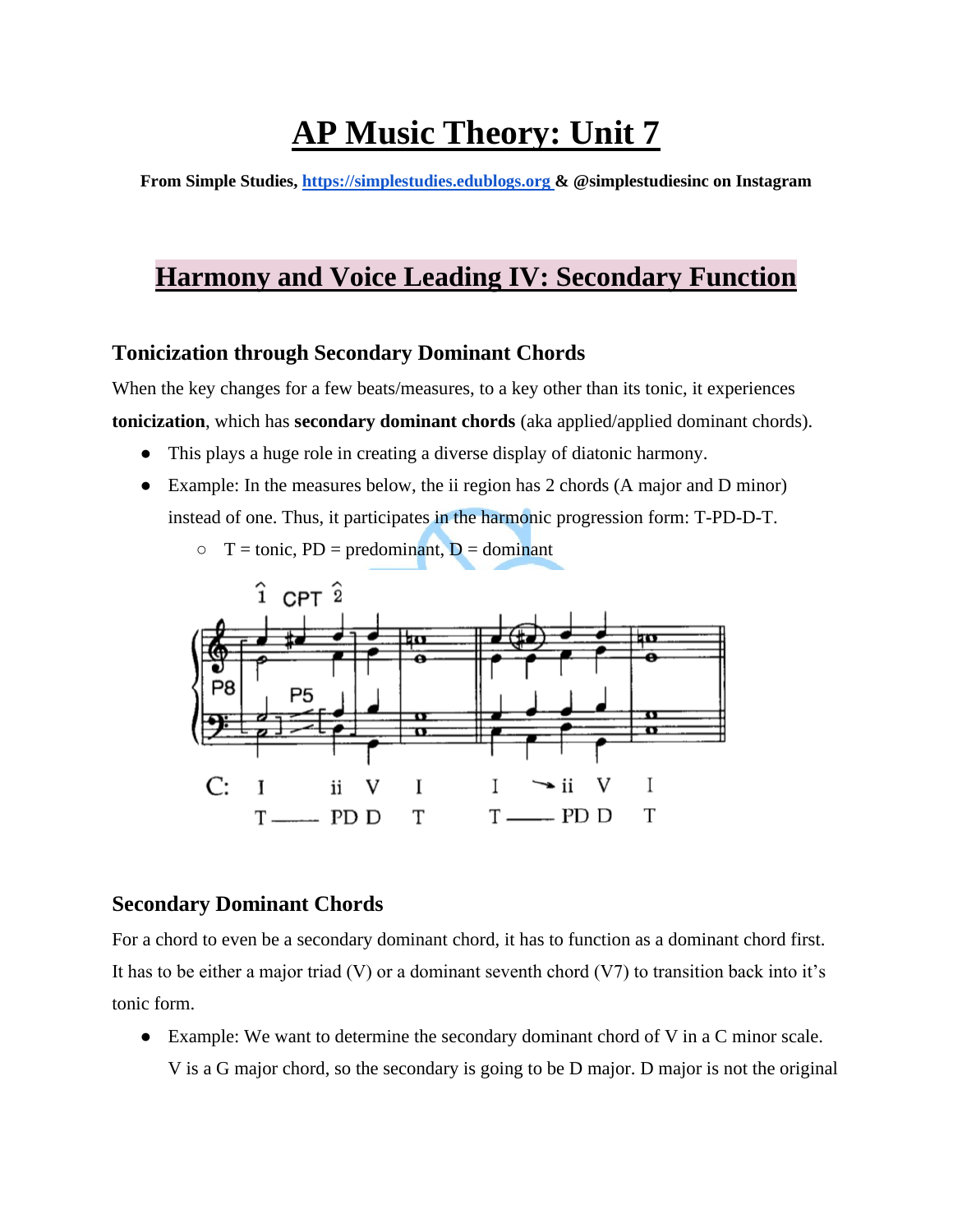key we were in, and thus, we have to label the roman numerals as simply "V/V", which means "applied dominant of V" or "V of V".



● Major triads and major-minor seventh chords can be secondary dominant chords



● These are all the examples of minor secondary dominant triads (first image) and the minor secondary dominant seventh chords (second image).



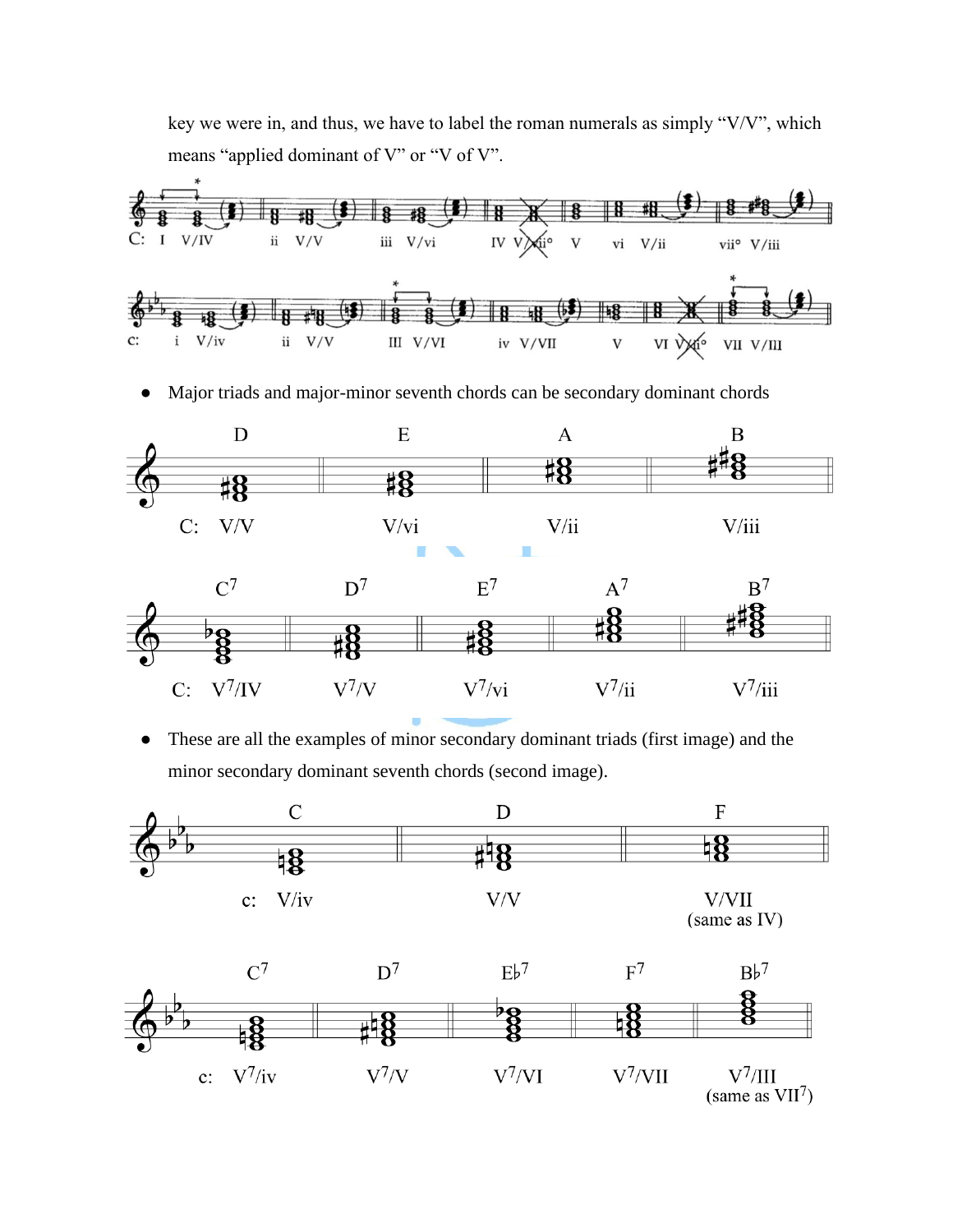#### $F^{\sharp o}$  $\rm E^o$  $A^{\text{o}}$  $G^o$  $^{\flat}$ g  $\frac{8}{18}$ #18 -8  $\rm vii^o\!/\!V$  $c$ :  $vi<sup>0</sup>/iv$ vii<sup>o</sup>/VI vii<sup>o</sup>/VII  $D^{\omega 7}$  $E^{o7}$  $F^{\sharp}$ o7  $G^{\varnothing}$ <sup>7</sup>  $A^{\varnothing 7}$  $\frac{1}{8}$  $\frac{8}{18}$ #8 vii<sup>ø7</sup>/VI c:  $vi^{107}/III$ vii<sup>o7</sup>/iv vii<sup>o7</sup>/V vii<sup>ø7</sup>/VII

#### **Secondary diminished chords (Major and minor):**

#### **Secondary diminished triads and Seventh Chords in Major:**



### **Secondary Dominant Chords in Inversion**

● In the variations displayed below, section A is a diatonic progression with several secondary dominant chords from section B. Inversions can smooth out the chord progression of the bass line, so when played, the latter chords have smoother transitions by ear.

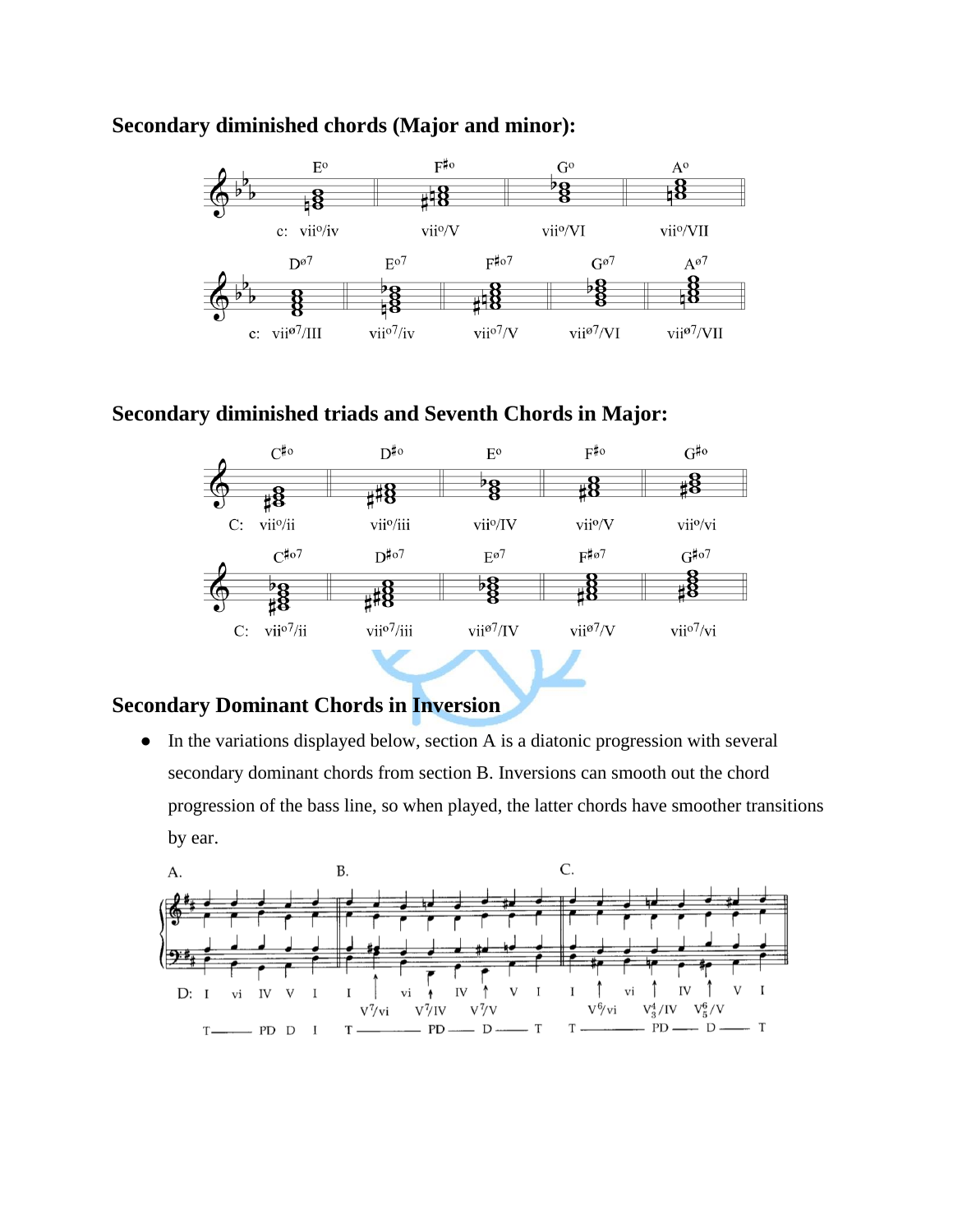- When looking/hearing for secondary dominant chords, they are very distinctive on the staff and by ear. The common forms are a chromatically raised note on the secondary dominant third and a chromatically lowered note on the secondary dominant seventh.
	- Example: As you can see below, the first chromatic pitch to come across is F sharp. Because it is a chromatically raised pitch, it is indicating a secondary chord on note G.



## **Part Writing Secondary Dominant Chords**

There are guidelines when writing these chords:

- The leading tone/seventh of the chord cannot be doubled
- The leading tone must go upward in the soprano tone
- The seventh of the chord always go downward
	- Example: This image indicates the proper part writing for secondary chords to vi and IV in the C major key. (The root position secondary chords can be either complete or incomplete).



#### **Tonicization through Secondary Leading Tone Chords**